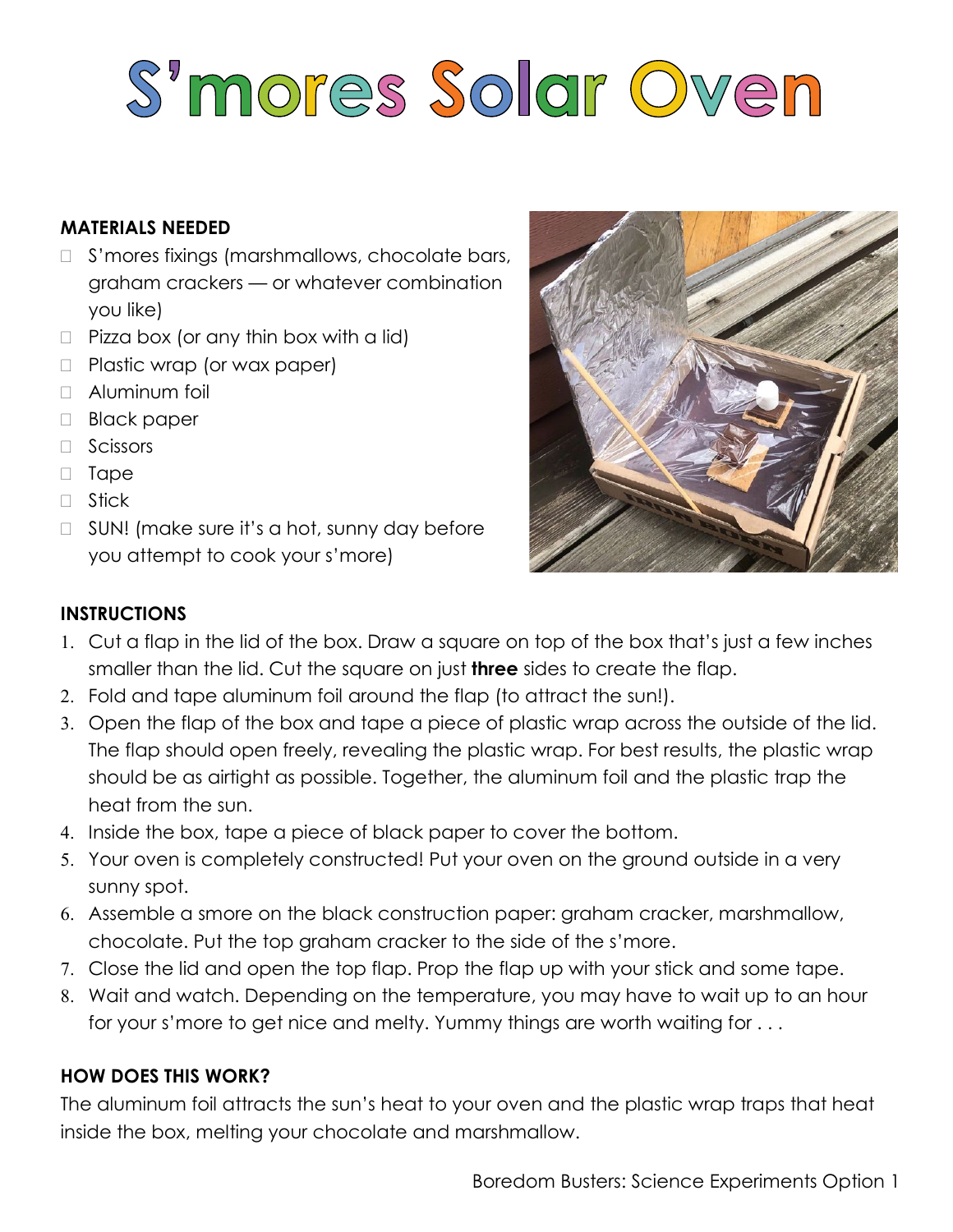# Mini Crystal Garden

#### **MATERIALS NEEDED**

- Epsom salt
- Glass jar
- □ Food coloring
- □ Warm water (microwave 2 cups of water for 2 minutes)
- □ Measuring cups



#### **INSTRUCTIONS**

- Pour your Epson salt and warm water in the glass jar using a 1:1 ratio. This means, if you're using 2 cups of salt, you should add 2 cups of water.
- 2. Stir your mixture until the salt dissolves in the water. Add food coloring and stir more.
- 3. Immediately place your jar in the refrigerator and leave it there for 24 hours or longer.
- 4. Take your jar out of the fridge and very carefully pour out any leftover water at the bottom. What do you observe?
- Continue playing with this method to see just how big your crystals can grow. Try playing with the salt and water ratio or the length of time it spends in the fridge to see what happens.

#### **HOW DOES THIS WORK?**

When you stir the salt into the water until it dissolves you have a saturated solution. This means that we have filled all the space in the water with salt, to the point where a few salt crystals may wind up at the bottom, unable to dissolve into the water. In warm water, the molecules spread out, allowing more salt to dissolve than in cold water. Once the water starts to cool, it sheds the salt crystals it can no longer hold. Over time, the water will evaporate, creating piles of salt crystals in different formations.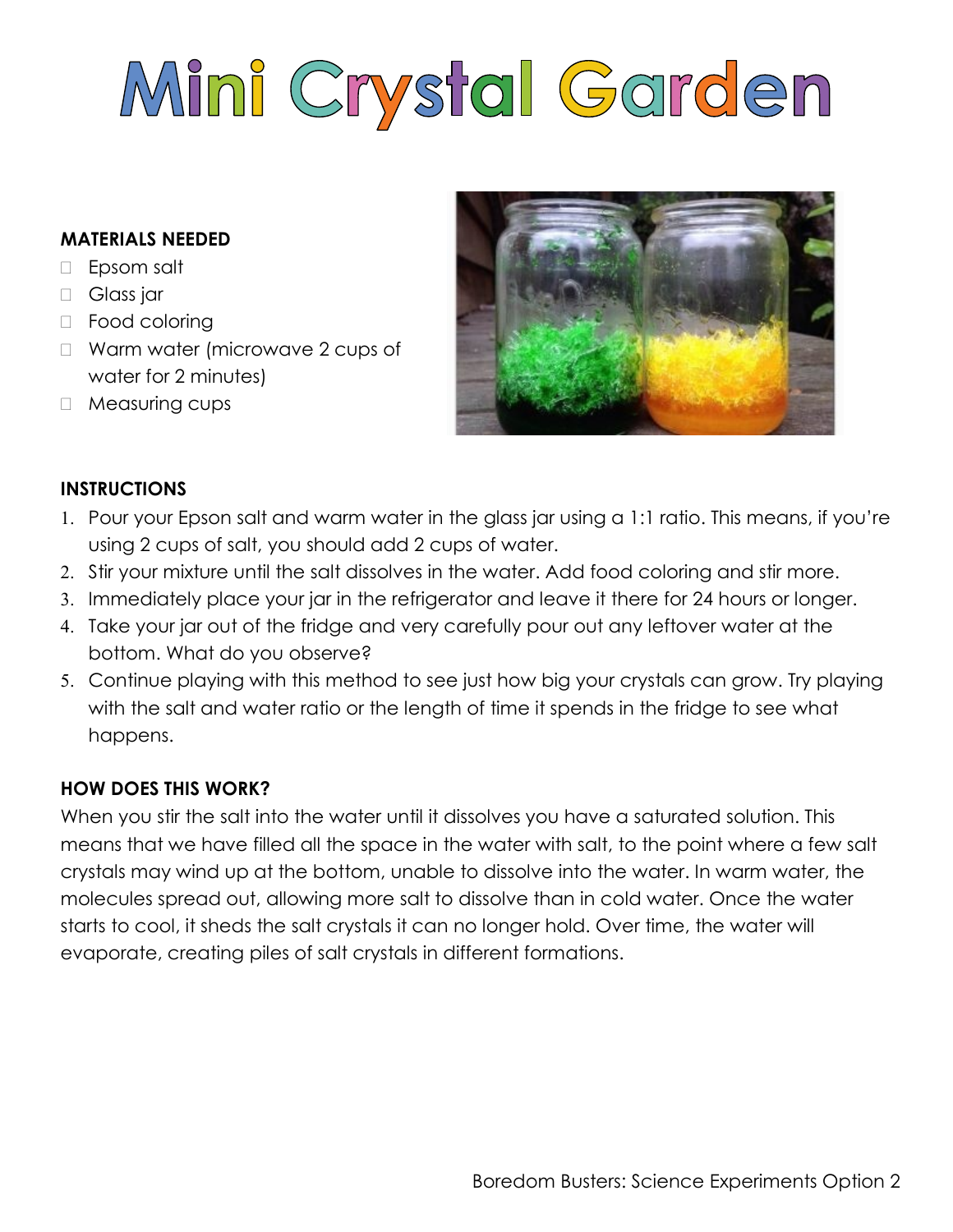# Invisible Ink

#### **MATERIALS NEEDED**

- $\Box$  Lemon
- Small bowl
- Water
- □ Paintbrush or q-tip
- □ White paper



#### **INSTRUCTIONS**

- 1. To make the invisible ink, cut the lemon in half and squeeze the juice into a small bowl. Fish out any seeds with a spoon.
- 2. Add a few drops of water and stir.
- 3. Take your paint brush and dip it into your invisible ink mixture. Draw or write something onto your paper. Let dry completely.
- 4. Now you have a secret message! Take the message and hold it over a heat source, like a lamp or an electric stovetop on low (ask an adult for help!). Slowly, your message will start to appear.
- 5. Try using other acids like vinegar or orange juice, to see what works best.

#### **HOW DOES THIS WORK?**

Chemistry! Lemon juice contains the chemical element, carbon. When you add heat, it disrupts the chemical bonds in the lemon juice, releasing the carbon. This appears as a somewhat brown color.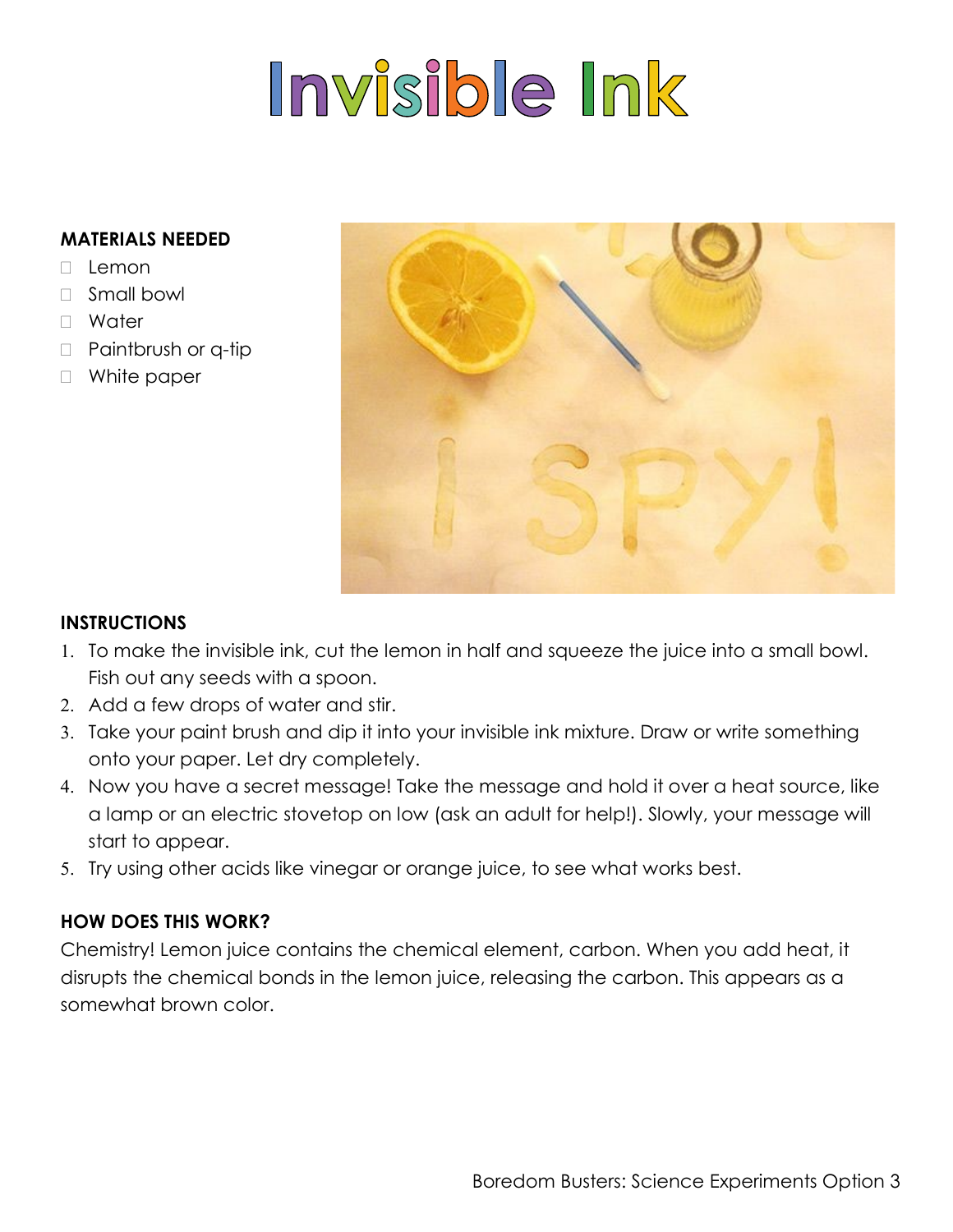# Making Butter



#### **MATERIALS NEEDED**

- □ Small jar with lid
- $\Box$  Heavy whipping cream

#### **INSTRUCTIONS**

- Fill the jar about halfway with the heavy whipping cream.
- 2. Screw on the lid and make sure it is very tight.
- Start shaking! Every 5 minutes, look through the jar and see if the cream is starting to thicken and turn into a solid (at some point you'll actually have whipped cream!). When you feel like your mixture is no longer moving around as much in the jar, open the lid and see if most of your liquid is now a solid.
- Depending on how big your jar is, it may take up to 15 minutes of shaking to get your cream to turn to butter, You will have some liquid left in your jar once the butter forms a ball — this is buttermilk!

*Optional: Upgrade your butter by adding some fresh herbs or honey to taste. Need some bread for your butter? Check out the Bread in a Bag recipe in the Boredom Busters: Cooking & Baking PDF.*

#### **HOW DOES THIS WORK?**

Cream has a good amount of fat in it. When you start disturbing the liquid by shaking it, the fat molecules begin to separate from the rest of the liquid. Eventually, the separated fat molecules will clump together, forming a solid.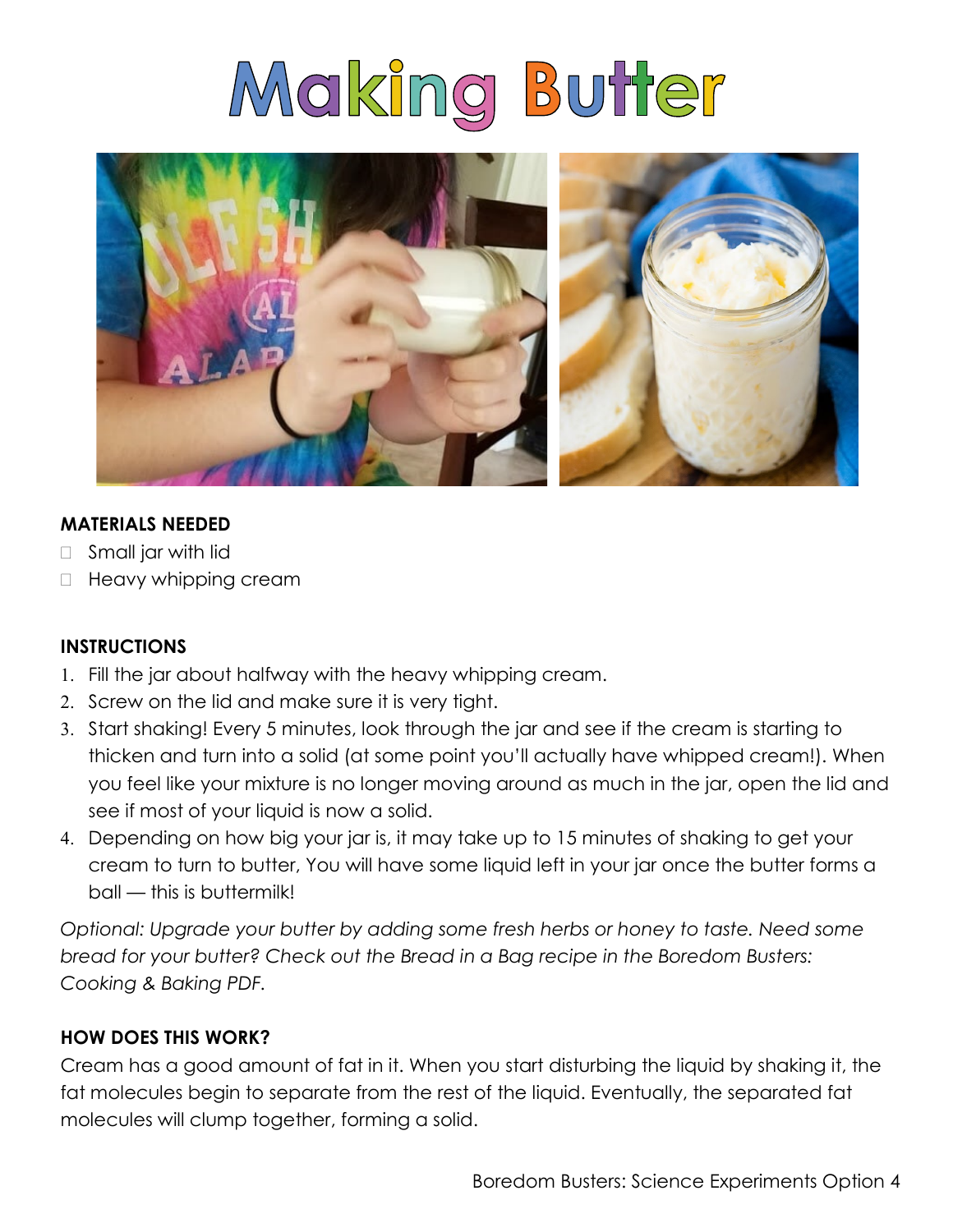# Bottle Rocket

#### **MATERIALS NEEDED**

- $\Box$  2 liter bottle
- □ Baking soda
- □ White vinegar
- □ Cork that fits the bottle
- $\Box$  3 pencils
- D Packing or duct tape
- $\Box$  Tissue
- $\Box$  Funnel

## **INSTRUCTIONS**

- 1. Place cork into the empty bottle.
- Next, we'll use pencils to make a tripod or 3 "legs" for the bottle so it can stand upside down without wobbling. Hold the plastic bottle cork-side down so that it touches the ground. Tape a pencil to the side of the bottle, so that the eraser is touching the ground. Tape the other two pencils around the bottle evenly so that your bottle is securely standing.
- Measure 2 cups of vinegar and use the funnel to pour it into the bottle.
- Measure 2 tablespoons of baking soda in the center of a tissue.
- Fold each side of the tissue over the pile of baking soda so that none escapes. Continue to roll the tissue into a long log. It will need to fit into the mouth of your bottle (see photo).
- 6. Slowly begin to wedge the rolled up tissue into the mouth of the bottle. You DO NOT want it to drop into your bottle, yet.
- Once the part of the tissue containing the baking soda is hanging into the mouth of the bottle, cut off the excess tissue, but continue to hold it in place.
- Be as quick as possible with this step! Cork in hand, drop the tissue into the bottle and quickly push the cork in. Give the bottle a quick shake, tip it over and place it on it's pencil legs, upside down.
- 9. Stand away from the bottle! It will take approximately 60 seconds for your reaction to work and force the bottle into the air.

*If your bottle rocket is unsuccessful, try again! Experiment with how loose or tight your cork is, or how you roll the tissue containing your baking soda. If you're successful, the rocket should be able to shoot up to 20 feet in the air!*

## **HOW DOES THIS WORK?**

When baking soda is mixed with vinegar, the baking soda takes a proton from the vinegar. This reaction makes carbon dioxide, a gas, causing the force of bubbles that shoots the rocket into the air. It's pretty cool!

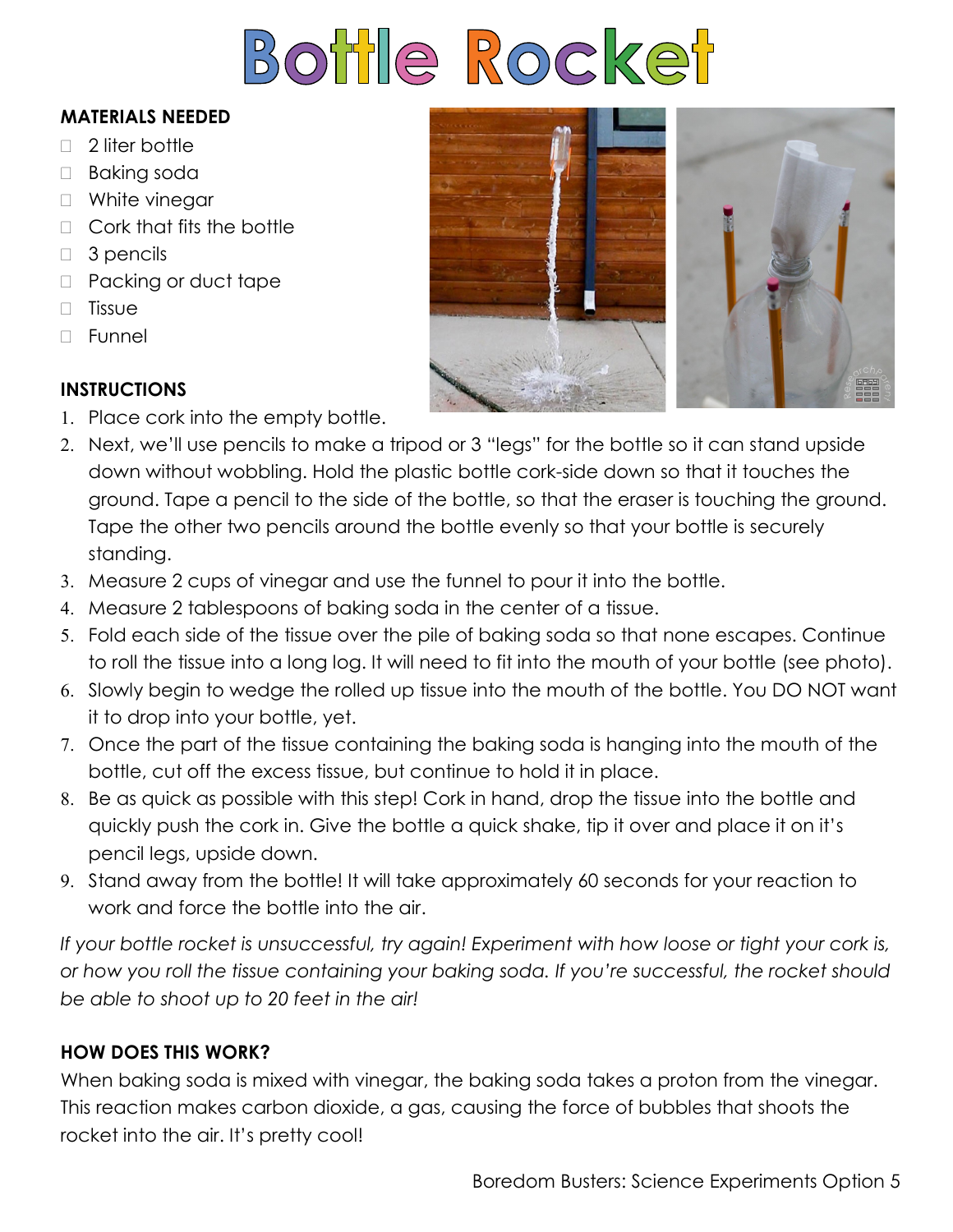

#### **MATERIALS NEEDED**

- □ Sandwich bag
- □ 2 tablespoons of baking soda
- $\Box$  1/2 cup of viegar
- $\Box$  1/2 cup of warm water
- $\Box$  Tissue
- □ Food coloring (optional)

## **INSTRUCTIONS**

- 1. Add  $\frac{1}{2}$  cup of warm water and  $\frac{1}{2}$  cup of vinegar in the sandwich bag. Add a few drops of food coloring to the water/vinegar solution, if you like.
- 2. Lay a tissue flat on the table and add 2-3 tablespoons of baking soda in the center.
- 3. Wrap up the baking soda inside the tissue by folding the tissue into a little square with the baking soda in the middle.
- Go outside (or do this experiment over the kitchen sink or bathtub) so the explosion doesn't get all over the floor.
- Open the bag and insert the baking soda packet carefully. Hold the packet above the liquid while you zip the bag all the way closed.
- Once the bag is sealed, drop the baking soda packet in the liquid and shake the bag a few times.
- 7. Gently place the bag on the ground and watch the bag fill up with gas.
- Step back and watch the bag get bigger and bigger until it pops!

## **HOW DOES THIS WORK?**

When baking soda is mixed with vinegar, the baking soda takes a proton from the vinegar. This reaction makes carbon dioxide, a gas, causing the bag to inflate and the bubbles to explode the bag open.